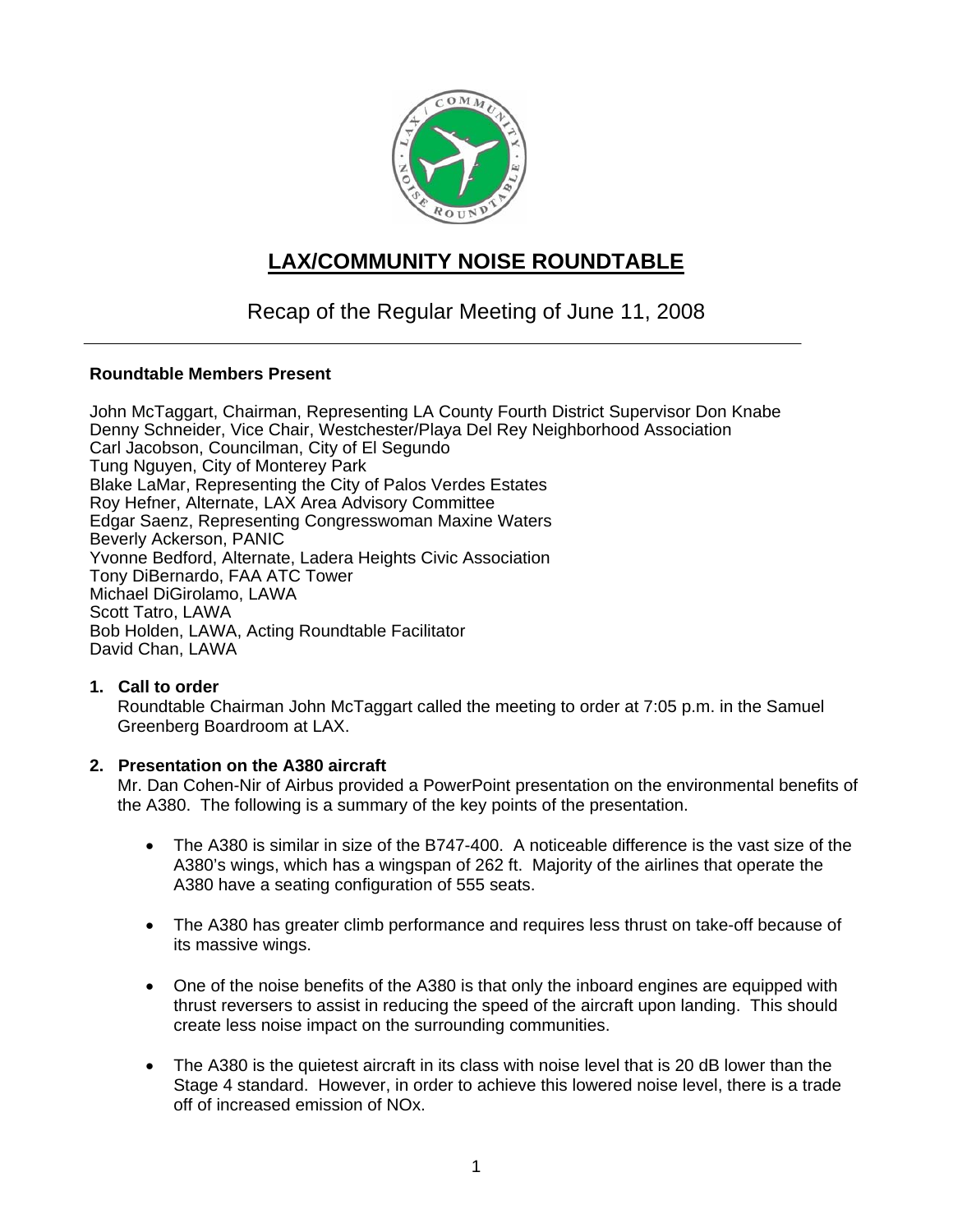- Because of the massive size of aircraft's wings along with operating in a constraint environment at LAX, it is most suitable for the A380 to depart on runway 25L for safety and efficiency.
- There are two noise abatement departure procedures designed for the A380 by ICAO which help create less noise impact on communities that are close or distant to the airport. Furthermore, an advanced flight management system (FMS) is equipped on the A380 to optimize these procedures for further noise reduction.

#### *Comments and Questions on the A380 Presentation*

- Mr. Denny Schneider inquired if the Continuous Descent Approach (CDA) can be applied to the A380 aircraft. Dan Cohen-Nir replied that the approach speed of the A380 is lower than aircraft of comparable size. Tony DiBernardo added that because of the slower approach speed, greater separation is required for aircraft trailing the A380. It is unknown at this time if the CDA can be applied to the A380.
- A member inquired about the lifespan of the A380 aircraft. Mr. Cohen-Nir replied that the A380 is expected to last for approximately 30 years.
- Ms. Beverly Ackerson wanted to know the actual noise levels measured at LAX for the A380. Mr. Scott Tatro replied that since there were only two A380 operations at LAX, he was hesitant to provide those data. However, he stated that the noise levels of the A380 were comparable to the B747. Mr. Edgar Saenz commented that he did notice that the A380 is quieter than other aircraft.
- Roy Hefner inquired if the A380 will operate in the interior areas of the U.S. Michael DiGirolamo replied that the A380 is best suited for long-haul flights such as L.A. to Tokyo.
- It was noted that the A380 has a greater margin for tailwind component at 15 knots so it may not require an east departure while LAX is in westerly or over-ocean operations.
- Michael DiGirolamo stated that Qantas Airlines will be operating the A380 from LAX to Melbourne every other day starting in the fall of 2008. By the summer of 2009, the frequency of this flight will be daily. Dan Cohen-Nir added that it is projected to have a total of 17 daily A380 operations at LAX by 2013.
- Michael DiGirolamo offered invitation to the Roundtable members to witness the operations of the A380 when Emirates Airlines operates at LAX.

## **3. Status Reports**

- Update on State of California Noise Variance Process for LAX Scott Tatro reported that LAWA has submitted an application to the State of California for a noise variance for LAX on May 21, 2008. On June 4, 2008, a letter was received from the State stating that LAWA can continue operating under the existing variance until a new variance is issued. A variance is typically issues for a 3-year term during which an airport proprietor must work toward or achieve compliance with the basic requirement for compatible land use in the 65 CNEL noise impact area. It was noted that 80% of the homeowners located in the noise impact area participate in the soundproofing insulation program.
- Progress on RFP for Roundtable Facilitator Mr. Holden stated that the selection process for the Roundtable Facilitator is currently under review by LAWA Procurement Services Division. Upon completion of the review, LAWA will make the announcement on which